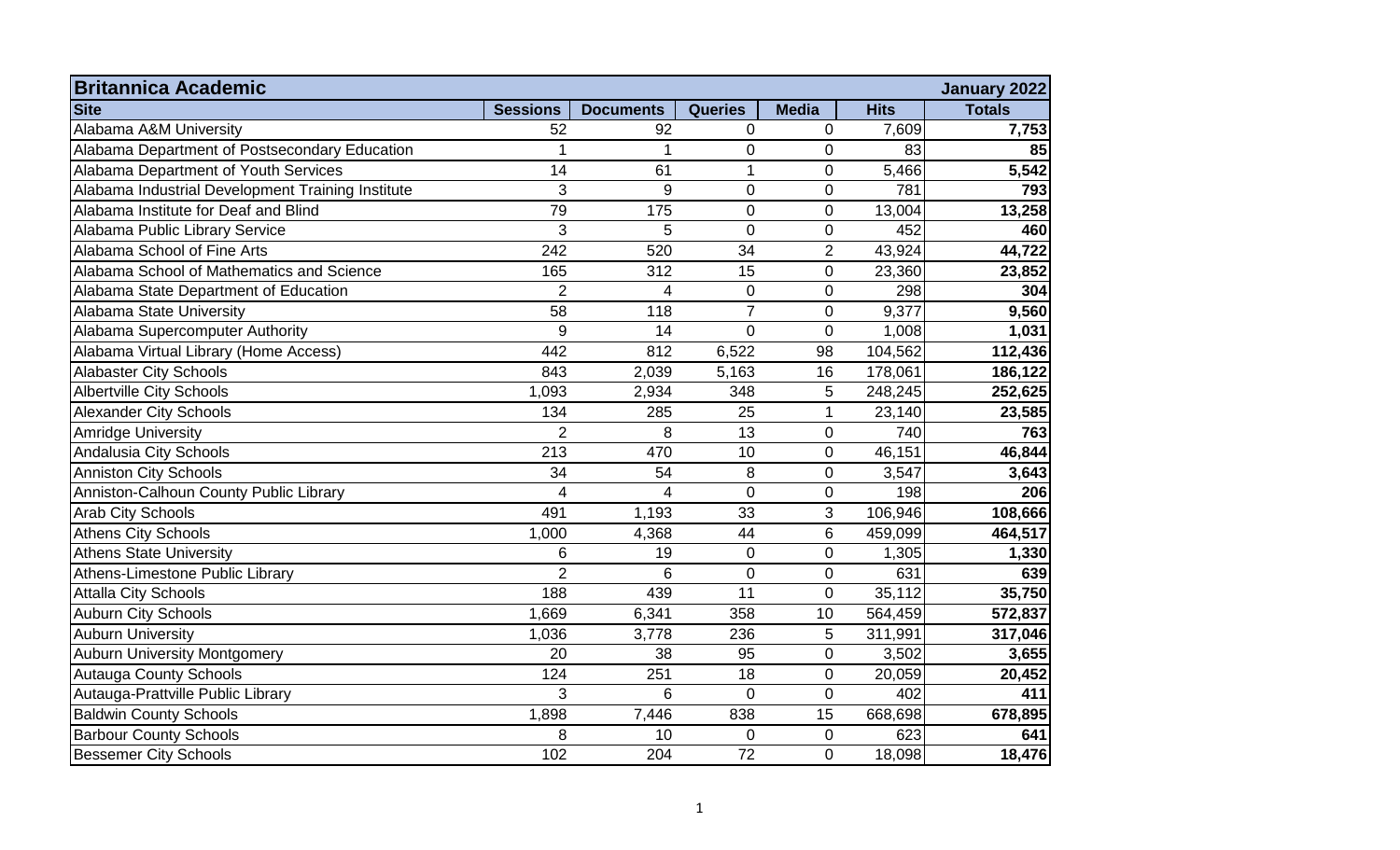| <b>Site</b>                                 | <b>Sessions</b> | <b>Documents</b> | <b>Queries</b>   | <b>Media</b>   | <b>Hits</b> | <b>Totals</b> |
|---------------------------------------------|-----------------|------------------|------------------|----------------|-------------|---------------|
| <b>Bevill State Community College</b>       | 36              | 74               | 6                | 0              | 6,206       | 6,322         |
| <b>Bibb County Schools</b>                  | 367             | 905              | 11               | 3              | 73,706      | 74,992        |
| <b>Birmingham City Schools</b>              | 599             | 1,900            | 19               | $\overline{7}$ | 141,634     | 144,159       |
| <b>Birmingham Public Library</b>            | 51              | 180              | $\pmb{0}$        | $\mathbf 0$    | 31,594      | 31,825        |
| Birmingham Southern College                 | 18              | 69               | 1                | $\pmb{0}$      | 7,623       | 7,711         |
| <b>Bishop State Community College</b>       | 31              | 72               | 38               | $\mathbf 0$    | 7,433       | 7,574         |
| <b>Blount County Schools</b>                | 107             | 231              | 3                | $\mathbf 0$    | 14,383      | 14,724        |
| <b>Boaz City Schools</b>                    | 143             | 351              | $\overline{97}$  | $\mathbf 0$    | 28,850      | 29,441        |
| <b>Brewton City Schools</b>                 | 444             | 1,160            | 61               | 1              | 92,647      | 94,313        |
| <b>Bullock County Schools</b>               | 71              | 137              | 1                | $\mathbf 0$    | 9,087       | 9,296         |
| <b>Butler County Schools</b>                | 205             | 520              | $\overline{2}$   | 2              | 38,353      | 39,082        |
| <b>Calhoun Community College</b>            | 95              | 223              | $\overline{373}$ | $\mathbf 0$    | 23,504      | 24,195        |
| <b>Calhoun County Schools</b>               | 218             | 638              | 19               | 1              | 56,764      | 57,640        |
| Central Alabama Community College           | 3               | 4                | $\mathbf 0$      | $\mathbf 0$    | 217         | 224           |
| <b>Chambers County Public Library</b>       | $\overline{2}$  | 5                | $\pmb{0}$        | $\pmb{0}$      | 495         | 502           |
| <b>Chambers County Schools</b>              | 194             | 478              | 8                | $\mathbf 0$    | 34,652      | 35,332        |
| Chattahoochee Valley Community College      | 46              | 90               | 8                | $\mathbf 0$    | 5,897       | 6,041         |
| Chelsea Public Library                      | $\overline{2}$  | $\overline{2}$   | 1                | $\mathbf 0$    | 164         | 169           |
| <b>Cherokee County Schools</b>              | 225             | 730              | $\overline{21}$  | $\mathbf 0$    | 69,254      | 70,230        |
| <b>Chickasaw City Schools</b>               | $\overline{71}$ | 161              | $\mathbf 0$      | $\mathbf 0$    | 13,706      | 13,938        |
| <b>Chilton County Schools</b>               | 673             | 2,016            | 23               | $\mathbf{1}$   | 152,212     | 154,925       |
| <b>Choctaw County Schools</b>               | 40              | 88               | 3                | $\mathbf 0$    | 8,114       | 8,245         |
| <b>Clarke County Schools</b>                | 83              | 220              | 5                | $\mathbf 0$    | 24,132      | 24,440        |
| <b>Cleburne County Schools</b>              | 331             | 1,147            | 15               | $\mathbf 0$    | 105,519     | 107,012       |
| <b>Coffee County Schools</b>                | 110             | 256              | 6                | $\mathbf 0$    | 21,855      | 22,227        |
| <b>Colbert County Schools</b>               | 94              | 249              | $\mathbf 0$      | $\mathbf 0$    | 21,331      | 21,674        |
| Concordia College                           | 30              | 49               | $\mathbf 0$      | 0              | 4,031       | 4,110         |
| <b>Conecuh County Schools</b>               | 99              | 214              | $\overline{0}$   | $\overline{0}$ | 21,600      | 21,913        |
| <b>Coosa County Schools</b>                 | 82              | 135              | 1                | $\mathbf 0$    | 8,544       | 8,762         |
| <b>Covington County Schools</b>             | 363             | 1,364            | 151              | $\overline{1}$ | 116,603     | 118,482       |
| <b>Crenshaw County Schools</b>              | 153             | 379              | 12               | 0              | 26,872      | 27,416        |
| <b>Cullman City Schools</b>                 | $\overline{2}$  | 4                | $\mathbf 0$      | $\mathbf 0$    | 331         | 337           |
| <b>Cullman County Public Library System</b> | $\mathbf{1}$    | $\mathbf{1}$     | $\overline{0}$   | $\mathbf 0$    | 38          | 40            |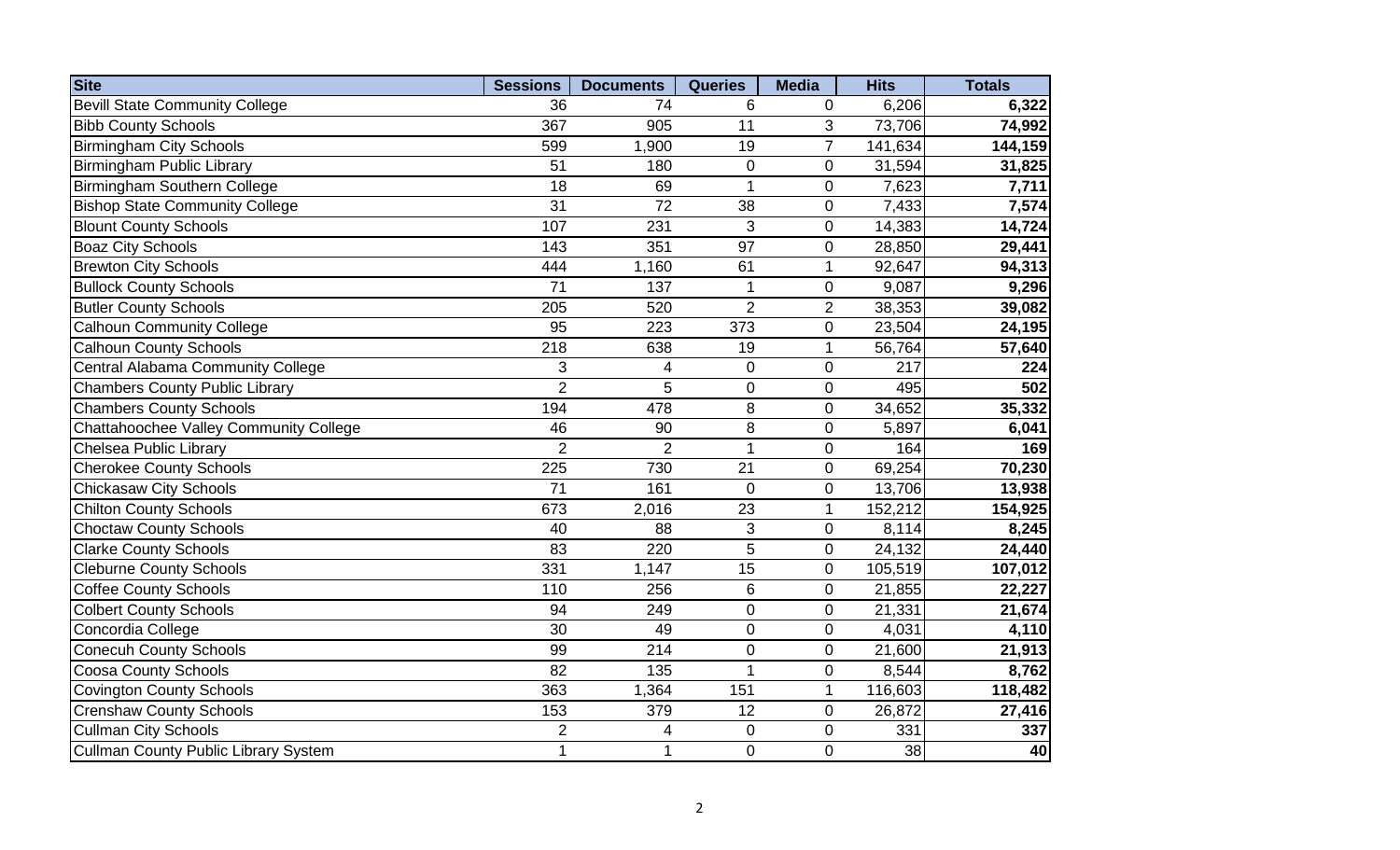| <b>Site</b>                               | <b>Sessions</b> | <b>Documents</b> | <b>Queries</b> | <b>Media</b>   | <b>Hits</b> | <b>Totals</b> |
|-------------------------------------------|-----------------|------------------|----------------|----------------|-------------|---------------|
| <b>Cullman County Schools</b>             | 847             | 2,800            | 610            | $\overline{2}$ | 245,045     | 249,304       |
| <b>Dale County Schools</b>                | 420             | 1,072            | 465            | $\overline{0}$ | 91,909      | 93,866        |
| <b>Daleville City Schools</b>             | 79              | 179              | 4              | $\mathbf 0$    | 14,111      | 14,373        |
| <b>Dallas County Schools</b>              | 173             | 439              | $\overline{2}$ | $\mathbf 0$    | 40,874      | 41,488        |
| Daphne Public Library                     | 8               | $9\,$            | 0              | $\mathbf 0$    | 446         | 463           |
| Dauphin Island Sea Lab                    | 10              | 21               | 0              | 0              | 1,801       | 1,832         |
| <b>Decatur Public Library</b>             | $\overline{2}$  | $6\phantom{1}$   | $\mathbf{1}$   | 0              | 780         | 789           |
| <b>DeKalb County Schools</b>              | 225             | 621              | 9              | $\overline{0}$ | 49,940      | 50,795        |
| <b>Demopolis City Schools</b>             | 212             | 443              | $\overline{7}$ | $\mathbf 0$    | 32,743      | 33,405        |
| Demopolis Public Library                  |                 |                  | 0              | $\mathbf 0$    | 63          | 65            |
| Dothan City Schools                       | 512             | 1,875            | 28             | 1              | 146,161     | 148,577       |
| Dothan-Houston County Library System      | 3               | 5                | $\mathbf 0$    | $\mathbf 0$    | 381         | 389           |
| Elba City Schools                         | 22              | 36               | 0              | 0              | 2,878       | 2,936         |
| Elba Public Library                       | 1               |                  | 0              | $\overline{0}$ | 69          | 71            |
| <b>Enterprise City Schools</b>            | 1,532           | 6,114            | 859            | 14             | 604,924     | 613,443       |
| <b>Enterprise Ozark Community College</b> | 11              | 16               | 0              | $\mathbf 0$    | 958         | 985           |
| <b>Escambia County Schools</b>            | 364             | 882              | 8              | 1              | 79,219      | 80,474        |
| <b>Eufaula City Schools</b>               | 143             | 300              | $\overline{7}$ | 0              | 22,549      | 22,999        |
| <b>Fairfield City Schools</b>             | 150             | 302              | 5              | $\mathbf 0$    | 20,773      | 21,230        |
| Fairhope Public Library                   | 5               | 8                | $\mathbf 0$    | $\mathbf 0$    | 554         | 567           |
| <b>Faulkner University</b>                |                 | $\overline{2}$   | $\overline{2}$ | $\mathbf 0$    | 372         | 377           |
| <b>Fayette County Schools</b>             | 134             | 275              | 18             | 0              | 22,672      | 23,099        |
| <b>Florence City Schools</b>              | 272             | 710              | 31             | 3              | 52,917      | 53,933        |
| Florence-Lauderdale Public Library        | 13              | 16               | $\mathbf 0$    | $\mathbf 0$    | 1,287       | 1,316         |
| Fort Payne City Schools                   | 334             | 681              | 70             | 1              | 60,801      | 61,887        |
| <b>Franklin County Schools</b>            | 194             | 586              | 20             | $\mathbf 0$    | 47,439      | 48,239        |
| <b>Gadsden City Schools</b>               | 436             | 1,238            | 50             | 1              | 95,097      | 96,822        |
| <b>Gadsden State Community College</b>    | 36              | 98               | $\overline{0}$ | $\pmb{0}$      | 7,710       | 7,844         |
| <b>Geneva County Schools</b>              | 251             | 611              | 30             | $\overline{2}$ | 47,286      | 48,180        |
| <b>Greene County Schools</b>              | 43              | 63               | 0              | $\mathbf 0$    | 3,777       | 3,883         |
| <b>Gulf Shores City Schools</b>           | 102             | 198              | 0              | $\pmb{0}$      | 15,843      | 16,143        |
| <b>Guntersville City Schools</b>          | 97              | 197              | 0              | $\mathbf 0$    | 14,420      | 14,714        |
| <b>Guntersville Public Library</b>        | $\overline{7}$  | 21               | 0              | 0              | 1,564       | 1,592         |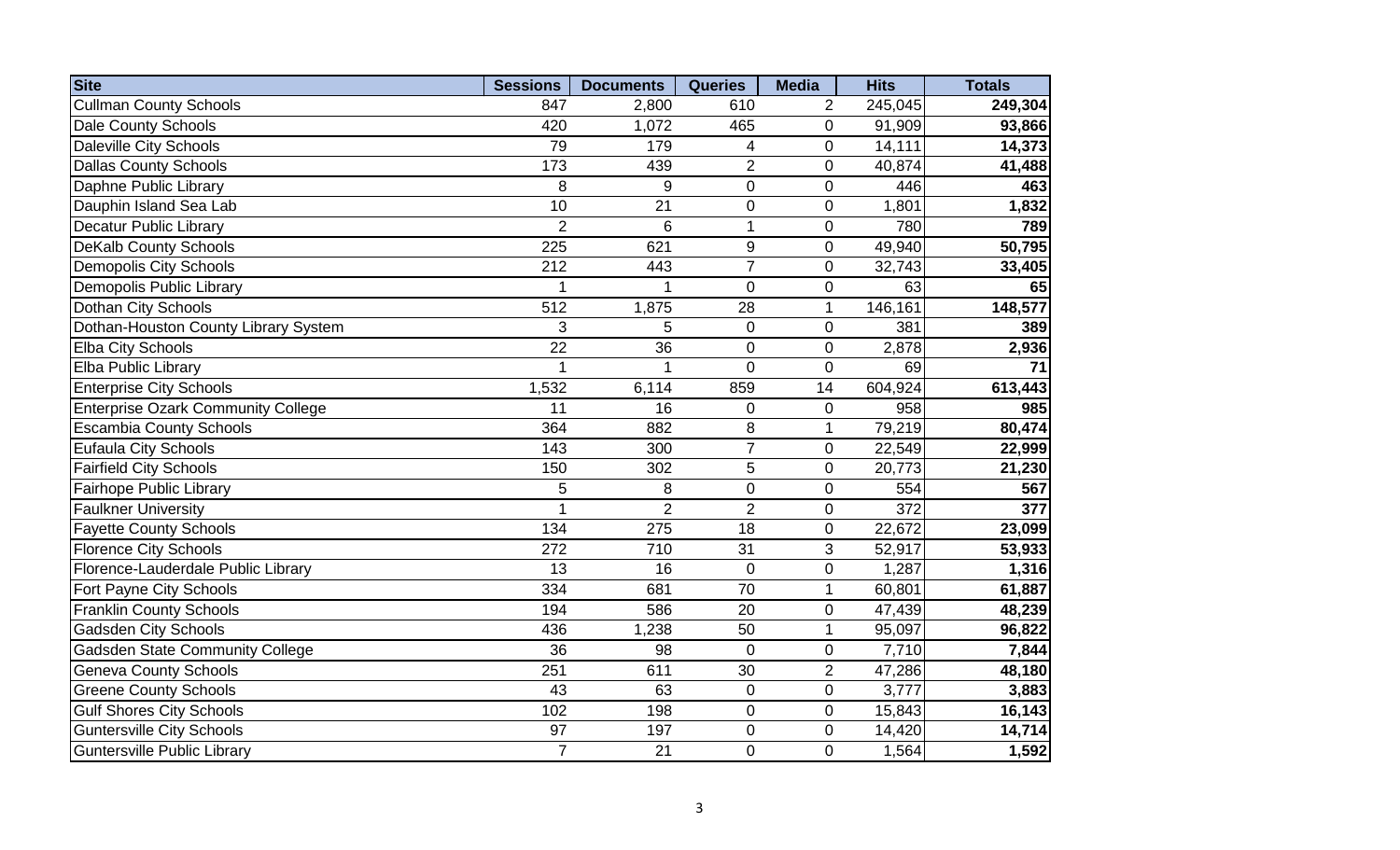| <b>Site</b>                                 | <b>Sessions</b> | <b>Documents</b> | <b>Queries</b>  | <b>Media</b>     | <b>Hits</b> | <b>Totals</b> |
|---------------------------------------------|-----------------|------------------|-----------------|------------------|-------------|---------------|
| <b>Hale County Schools</b>                  | 410             | 935              | 8               | 4                | 95,603      | 96,960        |
| <b>Haleyville City Schools</b>              | 124             | 307              | 6               | $\overline{0}$   | 25,356      | 25,793        |
| Harpersville Public Library                 | 3               | 3                | $\overline{0}$  | $\overline{0}$   | 182         | 188           |
| <b>Hartselle City Schools</b>               | 268             | 599              | $\overline{43}$ | $\pmb{0}$        | 42,649      | 43,559        |
| Helen Keller Public Library                 | $\overline{2}$  | 8                | $\mathbf 0$     | $\boldsymbol{0}$ | 836         | 846           |
| <b>Helena Public Library</b>                | 1               | 1                | $\mathbf 0$     | $\mathbf 0$      | 87          | 89            |
| <b>Henry County Schools</b>                 | 14              | 18               | $\overline{0}$  | 0                | 1,025       | 1,057         |
| <b>Highlands School</b>                     | 93              | 177              | 26              | $\pmb{0}$        | 14,735      | 15,031        |
| <b>Homewood City Schools</b>                | 200             | 561              | $\overline{7}$  | 3                | 45,420      | 46,191        |
| <b>Hoover City Schools</b>                  | 1,330           | 4,892            | 386             | 18               | 415,993     | 422,619       |
| <b>Houston County Schools</b>               | 115             | 243              | 46              | 0                | 22,364      | 22,768        |
| Huntingdon College                          | 84              | 210              | $\overline{0}$  | $\overline{0}$   | 17,399      | 17,693        |
| Huntsville City Schools                     | 1,319           | 5,419            | 545             | 10               | 460,553     | 467,846       |
| Huntsville-Madison County Public Library    | 56              | 129              |                 | $\mathbf 0$      | 10,789      | 10,975        |
| Ingram State Technical College              | 3               | 8                | $\pmb{0}$       | $\mathbf 0$      | 692         | 703           |
| <b>Jacksonville City Schools</b>            | 67              | 106              | $\overline{2}$  | $\mathbf 0$      | 6,815       | 6,990         |
| <b>Jacksonville State University</b>        | 351             | 963              | 86              | $\mathbf 0$      | 76,458      | 77,858        |
| <b>Jasper City Schools</b>                  | 207             | 576              | 41              | $\mathbf 0$      | 46,153      | 46,977        |
| Jefferson County Library Cooperative        | 54              | 158              | $\overline{0}$  | $\overline{0}$   | 16,742      | 16,954        |
| Jefferson County Schools                    | 2,819           | 9,623            | 168             | 16               | 777,672     | 790,298       |
| Jefferson State Community College           | 47              | 145              | 141             | $\mathbf 0$      | 16,736      | 17,069        |
| Lamar County Schools                        | 170             | 375              | 4               | $\overline{0}$   | 28,698      | 29,247        |
| <b>Lanett City Schools</b>                  | 110             | 272              | 5               | $\overline{0}$   | 23,019      | 23,406        |
| <b>Lauderdale County Schools</b>            | 523             | 1,280            | 847             | 1                | 99,909      | 102,560       |
| <b>Lawrence County Schools</b>              | 186             | 417              | 12              | $\pmb{0}$        | 31,941      | 32,556        |
| Lawson State Community College - Birmingham | 18              | 22               | $\overline{0}$  | $\mathbf 0$      | 1,193       | 1,233         |
| Lee County Schools                          | 1,550           | 4,663            | 336             | 5                | 348,527     | 355,081       |
| <b>Leeds City Schools</b>                   | 171             | 360              | 14              | $\overline{0}$   | 28,371      | 28,916        |
| <b>Limestone County Schools</b>             | 492             | 1,599            | 116             | 1                | 124,024     | 126,232       |
| <b>Linden City Schools</b>                  | 29              | 35               | $\mathbf 0$     | $\mathbf 0$      | 2,154       | 2,218         |
| <b>Lowndes County Schools</b>               | 103             | 222              | $\overline{2}$  | $\mathbf 0$      | 17,276      | 17,603        |
| Lurleen B. Wallace Community College        | 14              | 31               | 0               | $\mathbf 0$      | 9,315       | 9,360         |
| <b>Madison City Schools</b>                 | 1,186           | 3,823            | 267             | 3                | 320,476     | 325,755       |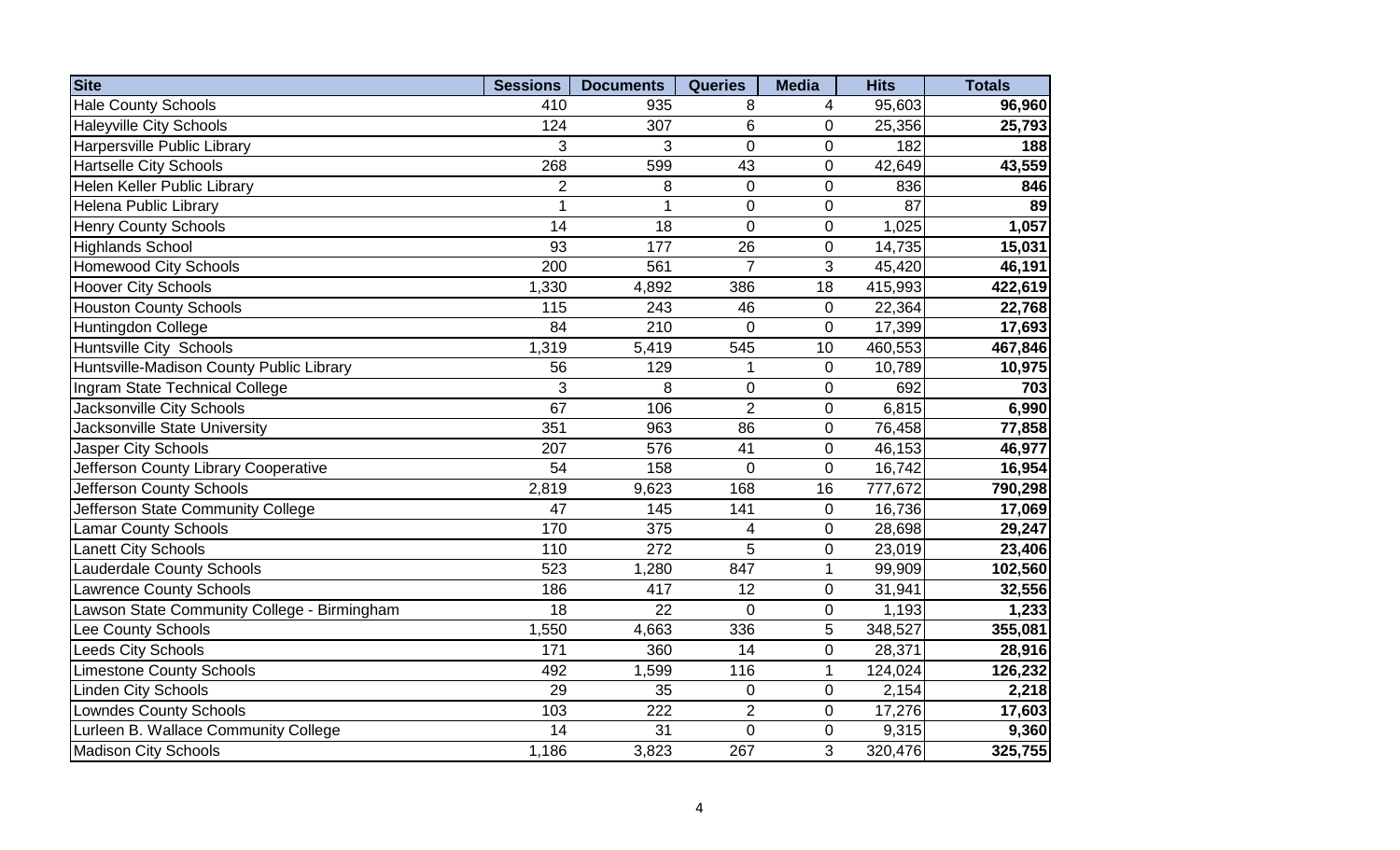| <b>Site</b>                           | <b>Sessions</b> | <b>Documents</b> | <b>Queries</b> | <b>Media</b>   | <b>Hits</b> | <b>Totals</b> |
|---------------------------------------|-----------------|------------------|----------------|----------------|-------------|---------------|
| <b>Madison County Schools</b>         | 129             | 353              | 16             | $\Omega$       | 31,615      | 32,113        |
| Marengo County Schools                | 50              | 89               | $\Omega$       | $\overline{0}$ | 6,870       | 7,009         |
| <b>Marion County Schools</b>          | 197             | 473              | 20             | $\overline{0}$ | 39,830      | 40,520        |
| <b>Marion Military Institute</b>      | 5               | 10               | $\mathbf 0$    | $\mathbf 0$    | 743         | 758           |
| <b>Marshall County Schools</b>        | 221             | 638              | 67             | $\pmb{0}$      | 52,908      | 53,834        |
| <b>Midfield City Schools</b>          | 23              | 51               | 1              | $\mathbf 0$    | 4,774       | 4,849         |
| Miles College                         | 3               | 5                | $\overline{0}$ | $\mathbf 0$    | 472         | 480           |
| <b>Mobile County Schools</b>          | 1,723           | 5,835            | 278            | $9\,$          | 397,962     | 405,807       |
| <b>Mobile Public Library</b>          | 43              | 95               | 49             | $\overline{2}$ | 9,216       | 9,405         |
| <b>Monroe County Schools</b>          | 171             | 382              | 9              | $\mathbf 0$    | 30,647      | 31,209        |
| Montgomery City-County Public Library | 26              | 38               | 3              | $\mathbf 0$    | 2,785       | 2,852         |
| <b>Montgomery County Schools</b>      | 1,078           | 3,854            | 123            | 5              | 319,579     | 324,639       |
| <b>Morgan County Schools</b>          | 699             | 1,661            | 63             | 3              | 106,802     | 109,228       |
| Mountain Brook Schools                | 56              | 137              | $\mathbf 0$    | $\mathbf 0$    | 14,112      | 14,305        |
| Muscle Shoals City Schools            | 161             | 322              | 1              | $\pmb{0}$      | 21,306      | 21,790        |
| Muscle Shoals Public Library          | 1               | 1                | $\mathbf 0$    | $\mathbf 0$    | 76          | 78            |
| Northeast Alabama Community College   | 24              | 73               | $\overline{0}$ | $\mathbf 0$    | 6,775       | 6,872         |
| Northwest Shoals Community College    | 15              | 33               | 104            | $\overline{2}$ | 3,176       | 3,330         |
| Oakwood University                    | 233             | 610              | 8              | $\overline{0}$ | 50,560      | 51,411        |
| <b>Oneonta City Schools</b>           | 143             | 282              | 16             | $\mathbf 0$    | 20,531      | 20,972        |
| Opelika City Schools                  | 378             | 977              | 12             | $\mathbf{1}$   | 68,152      | 69,520        |
| <b>Opp City Schools</b>               | 57              | 102              | $\mathbf 0$    | $\mathbf 0$    | 8,541       | 8,700         |
| Orange Beach Public Library           | 3               | 6                | $\overline{0}$ | $\overline{0}$ | 429         | 438           |
| <b>Oxford City Schools</b>            | 428             | 1,245            | 35             | $\mathbf 0$    | 126,004     | 127,712       |
| <b>Ozark City Schools</b>             | 179             | 337              | $\overline{0}$ | $\mathbf 0$    | 22,404      | 22,920        |
| Pelham City School System             | 354             | 1,021            | 107            | 3              | 91,075      | 92,560        |
| Pelham Public Library                 | 3               | 4                | $\mathbf 0$    | $\mathbf 0$    | 255         | 262           |
| Pell City Public Library              | 1               | 1                | $\overline{0}$ | $\mathbf 0$    | 52          | 54            |
| Pell City Schools                     | 285             | 830              | 31             | $\overline{2}$ | 59,692      | 60,840        |
| <b>Perry County Schools</b>           | 82              | 154              | 12             | $\mathbf 0$    | 11,999      | 12,247        |
| <b>Phenix City Schools</b>            | 788             | 2,223            | 64             | $\mathbf{1}$   | 155,838     | 158,914       |
| <b>Pickens County Schools</b>         | 89              | 165              | 4              | 0              | 12,970      | 13,228        |
| <b>Piedmont City School District</b>  | 257             | 535              | 3              | $\mathbf 0$    | 48,810      | 49,605        |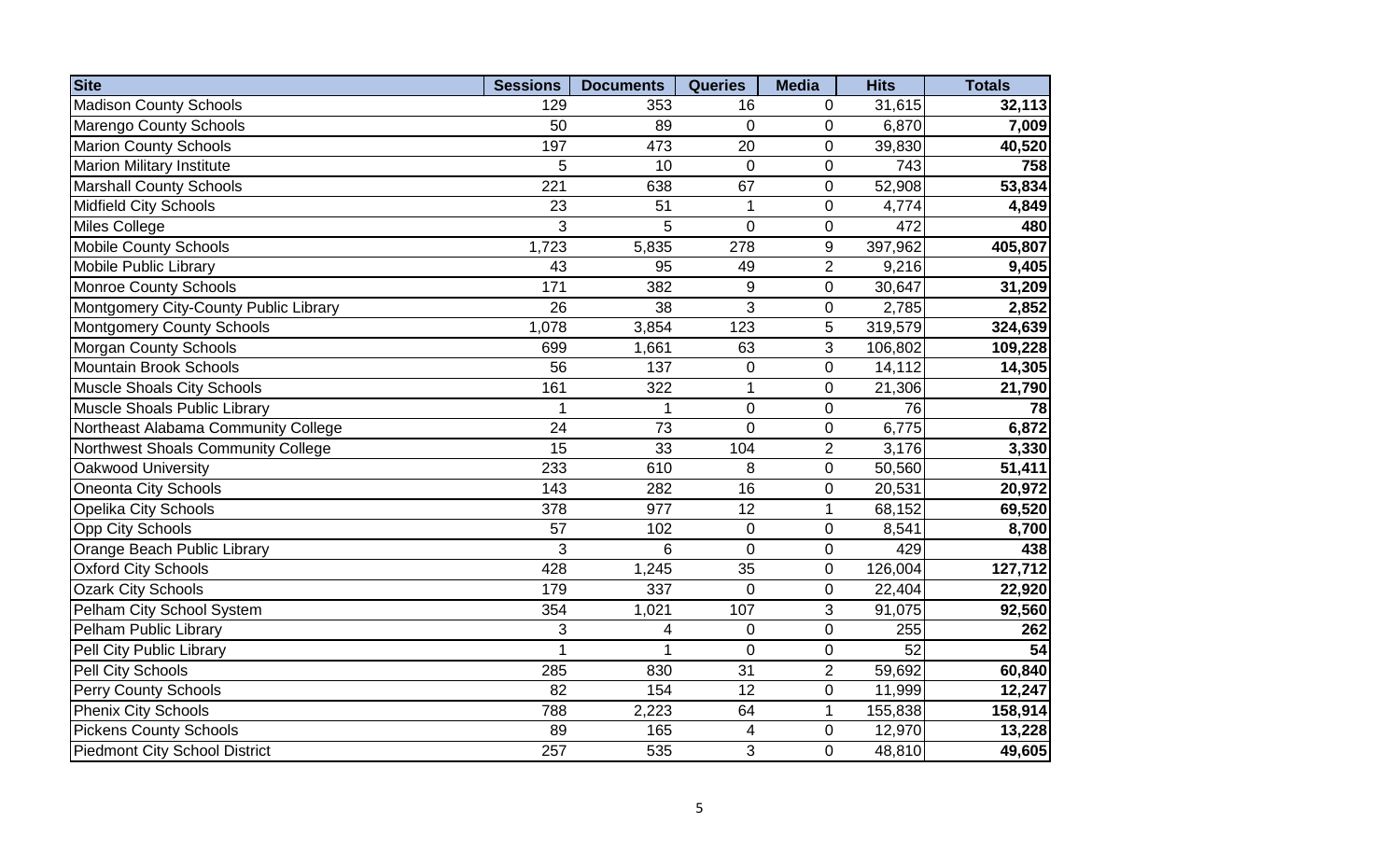| <b>Site</b>                            | <b>Sessions</b> | <b>Documents</b> | <b>Queries</b> | <b>Media</b>   | <b>Hits</b> | <b>Totals</b> |
|----------------------------------------|-----------------|------------------|----------------|----------------|-------------|---------------|
| <b>Piedmont Public Library</b>         | 1               | $\overline{2}$   | 0              | 0              | 153         | 156           |
| <b>Pike County Schools</b>             | 121             | 287              | 5              | $\mathbf 0$    | 22,823      | 23,236        |
| <b>Pike Road City Schools</b>          | 608             | 1,698            | 74             | 1              | 130,929     | 133,310       |
| Rainbow City Public Library            |                 | $\mathbf{1}$     | $\mathbf 0$    | $\mathbf 0$    | 62          | 64            |
| <b>Randolph County Schools</b>         | 115             | 248              | 36             | $\pmb{0}$      | 20,487      | 20,886        |
| Reid State Technical College           | 1               | 1                | $\mathbf 0$    | $\pmb{0}$      | 56          | 58            |
| <b>Roanoke City Schools</b>            | 185             | 466              | 15             | $\mathbf 0$    | 39,653      | 40,319        |
| <b>Russell County Schools</b>          | 208             | 505              | 14             | $\overline{0}$ | 37,836      | 38,563        |
| <b>Russellville City Schools</b>       | 70              | 135              | 21             | $\mathbf 0$    | 9,011       | 9,237         |
| <b>Samford University</b>              | 750             | 2,335            | 369            | 4              | 204,359     | 207,817       |
| <b>Saraland City Schools</b>           | 182             | 474              | $\mathbf 1$    | 1              | 37,253      | 37,911        |
| <b>Satsuma City Schools</b>            | 137             | 307              | 77             | $\mathbf{1}$   | 28,305      | 28,827        |
| <b>Scottsboro City Schools</b>         | 19              | 28               | $\mathbf 0$    | $\mathbf 0$    | 1,920       | 1,967         |
| Selma-Dallas Public Library            | 12              | 25               | $\mathbf 0$    | $\mathbf 0$    | 1,991       | 2,028         |
| <b>Sheffield City Schools</b>          | 93              | 172              | 11             | $\mathbf 0$    | 11,107      | 11,383        |
| <b>Sheffield Public Library</b>        | 1               | 1                | $\mathbf 0$    | $\mathbf 0$    | 41          | 43            |
| <b>Shelby County Schools</b>           | 80              | 261              | 17             | $\mathbf 0$    | 24,005      | 24,363        |
| <b>Shelton State Community College</b> | 296             | 963              | 8              | $\mathbf 0$    | 117,555     | 118,822       |
| <b>Snead State Community College</b>   | 12              | 17               | $\overline{0}$ | $\overline{0}$ | 843         | 872           |
| Southern Union State Community College | 32              | 58               | 64             | $\mathbf 0$    | 5,087       | 5,241         |
| Spring Hill College                    | 147             | 346              | 2              | $\mathbf 1$    | 30,621      | 31,117        |
| St. Clair County Schools               | 293             | 773              | 43             | $\mathbf{1}$   | 62,860      | 63,970        |
| <b>Sumter County Schools</b>           | 19              | 34               | $\overline{0}$ | $\overline{0}$ | 2,100       | 2,153         |
| <b>Sylacauga City Schools</b>          | 267             | 759              | 18             | $\overline{0}$ | 62,609      | 63,653        |
| <b>Talladega County Schools</b>        | 546             | 2,212            | 77             | 5              | 201,875     | 204,715       |
| <b>Talladega Public Library</b>        | 1               | 9                | $\mathbf 0$    | $\pmb{0}$      | 1,164       | 1,174         |
| <b>Tallapoosa County Schools</b>       | 192             | 392              | $\overline{2}$ | $\pmb{0}$      | 24,865      | 25,451        |
| <b>Tallassee City Schools</b>          | 119             | 220              | $\mathbf 0$    | $\mathbf 0$    | 14,398      | 14,737        |
| <b>Tarrant City Schools</b>            | 66              | 144              | $\mathbf 0$    | $\mathbf 0$    | 8,984       | 9,194         |
| Thomas B. Norton Public Library        | 8               | 12               | $\pmb{0}$      | $\mathbf 0$    | 804         | 824           |
| <b>Thomasville City Schools</b>        | 68              | 125              | $\mathbf 0$    | $\pmb{0}$      | 7,520       | 7,713         |
| <b>Troy City Schools</b>               | 237             | 596              | 17             | $\mathbf{1}$   | 49,291      | 50,142        |
| <b>Troy University</b>                 | 188             | 495              | 106            | 2              | 46,287      | 47,078        |